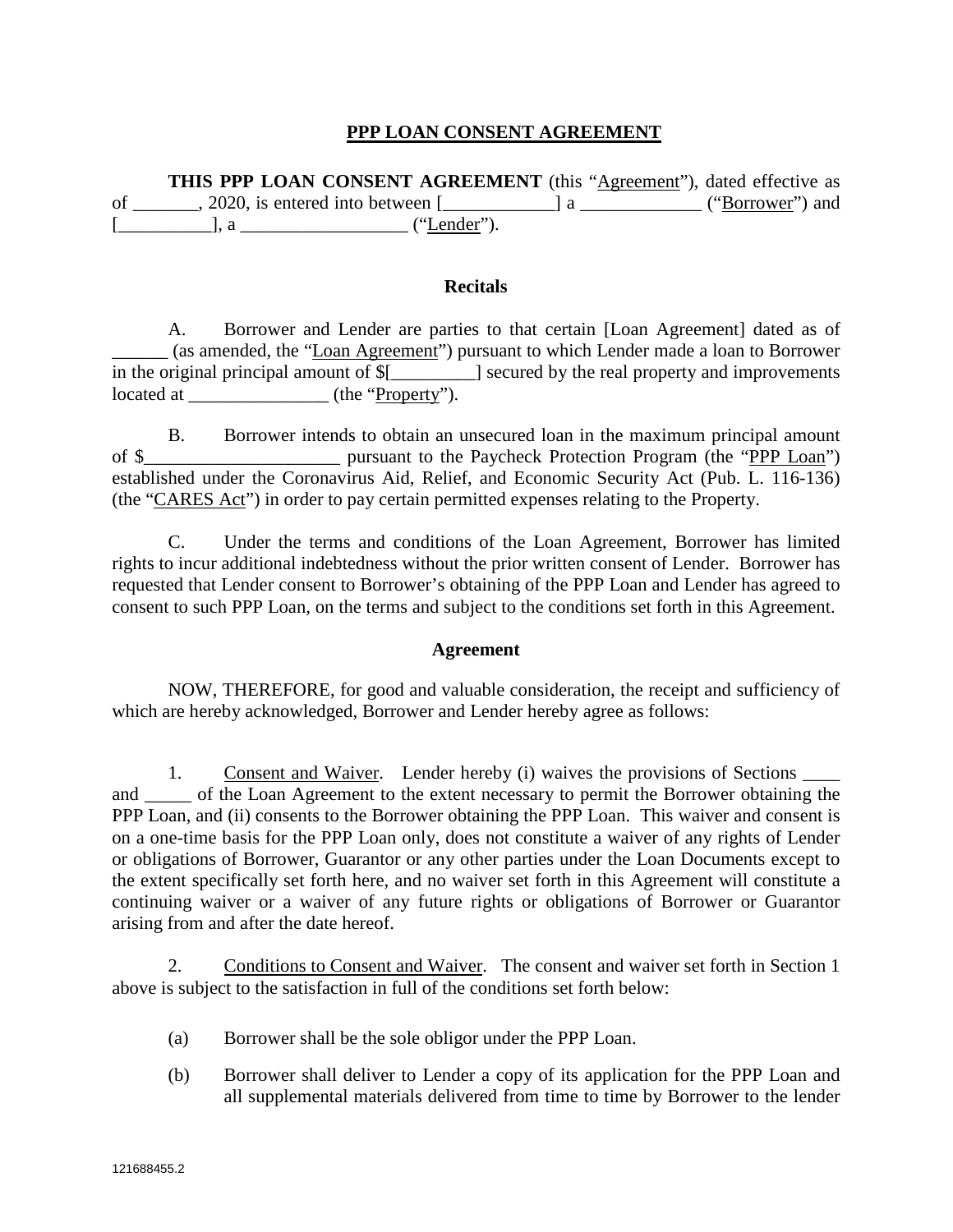under the PPP Loan (each of which deliveries Borrower hereby certifies as being true, correct and complete at the time of delivery).

- (c) Borrower shall deposit the proceeds of the PPP Loan (the "Proceeds") into an account owned by Borrower [and pledged to the Lender] $^1$  $^1$ ;
- (d) Borrower shall use the Proceeds solely for uses, and in respective amounts, that are (i) permitted under the CARES Act, (ii) intended to maximize the amount of the PPP Loan that may be forgiven pursuant to the terms and conditions of the CARES Act to the extent necessary and appropriate in Borrower's good faith business judgment under the prevailing facts and circumstances, and (iii) set forth on the budget attached hereto as **Exhibit A** (the "Budget");
- (e) Borrower shall not amend, restate, replace, supplement or otherwise modify the PPP Loan without Lender's prior written consent;
- (f) Borrower shall pay and perform timely all of Borrower's obligations under the PPP Loan in compliance with the CARES Act and all other laws, rules, regulations, statutes, ordinances, orders, directives, decrees and other legal requirements relating thereto in effect from time to time.
- (g) Borrower shall, simultaneously with the delivery of each item of financial reporting required under the Loan Agreement, include a certification by Borrower that all Proceeds have been used in accordance with the Budget, and shall thereafter provide any back-up information requested by Lender with respect thereto.
- (h) To the fullest extent permitted by applicable law, Borrower hereby subordinates its obligations under the PPP Loan to its obligations to Lender under the Loan Documents. Consistent with the foregoing, Borrower shall make all payments due and payable to Lender prior to making any repayments under the PPP Loan to the extent all or any portion of the PPP Loan is not forgiven pursuant to the applicable provisions of the CARES Act.

3. Indemnification  $2$  Notwithstanding any limitation on personal recourse to Borrower set forth in the Loan Agreement or any other Loan Documents (as defined in the Loan Agreement) (the "Loan Documents"), Borrower shall, and hereby does, indemnify Lender and its affiliates and hold the same harmless from and against any liabilities, obligations, losses, demands, damages, penalties, assessments, actions, causes of action, judgments, proceedings, suits, claims, costs, expenses and disbursements of any kind or nature whatsoever (including reasonable attorneys' fees) arising at any time or from time to time from the PPP Loan, and all of Borrower's obligations and liabilities thereunder and in respect thereof, including, without limitation, repayment of the PPP Loan (together with all interest and other amounts due to the lender thereunder) as and when due and payable. The indemnity and covenant to hold harmless

<span id="page-1-1"></span><span id="page-1-0"></span><sup>&</sup>lt;sup>1</sup> Address Cash Management features for the Loan, if any, as appropriate.<br><sup>2</sup> The Indemnification may be integrated with any loss-based carve-outs appearing in the Loan Agreement and/or any accompanying guaranty.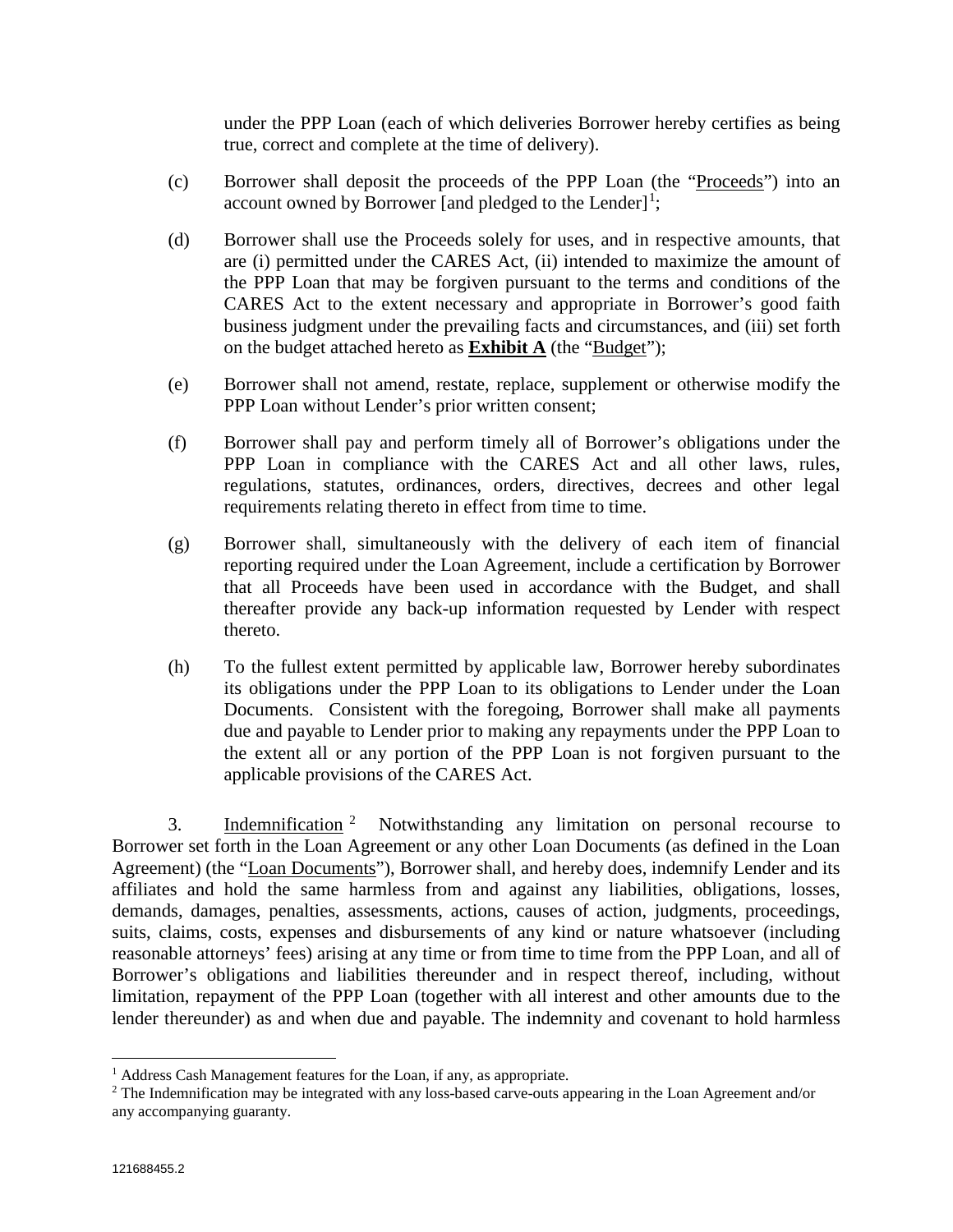set forth in this Section 3 (the "PPP Recourse Obligations") is in addition to, and not in limitation of, any other item of personal recourse to Borrower set forth in the Loan Documents.

4. Representations and Certifications. Borrower hereby represents, warrants, certifies and confirms to Lender as follows:

- (a) that any consent, waiver or approval required from any other third party with respect to Borrower's obtaining the PPP Loan has or will be obtained prior to the closing of the PPP Loan.
- (b) As of the date hereof, except as disclosed in writing by Borrower to Lender on or prior to the date hereof, the representations and warranties in the Loan Agreement and each applicable Loan Document are true and correct in all material respects on and as of date hereof (except to the extent such representations and warranties expressly relate to an earlier date).
- (c) Borrower has the power and authority to execute, deliver and carry out the terms and provisions of this Agreement, the PPP Loan, and the transactions contemplated hereby and, to the extent applicable, has taken or caused to be taken all necessary action to authorize the execution, delivery and performance of this Agreement, the PPP Loan and the transactions contemplated hereby.
- 5. Miscellaneous.
- (a) In the event any provision of this Agreement shall be invalid, illegal, or unenforceable, such provision shall be deemed to have been modified to the extent necessary to make it valid, legal, and enforceable. The validity, legality, and enforceability of the remaining provisions of this Agreement shall not in any way be affected or impaired thereby.
- (b) None of the terms of this Agreement may be waived, altered, amended, modified or otherwise changed except by an instrument in writing duly executed by all of the parties hereto.
- (c) This Agreement may be executed in several counterparts, each of which shall constitute an original but which, collectively, shall constitute one agreement. This Agreement may be executed and/or delivered by facsimile, electronic mail or other electronic transmission (including .pdf, .tif or any electronic signature complying with the U.S. federal ESIGN Act of 2000 or applicable State law, e.g., www.docusign.com) and such facsimile, electronic mail or other electronic transmission shall be valid and binding to the same extent as if it were the original version thereof that was signed and delivered in person.
- (d) This Agreement shall inure to the benefit of and be binding upon the parties and their respective heirs, successors and assigns.
- (e) This Agreement shall be governed by and construed in accordance with the choice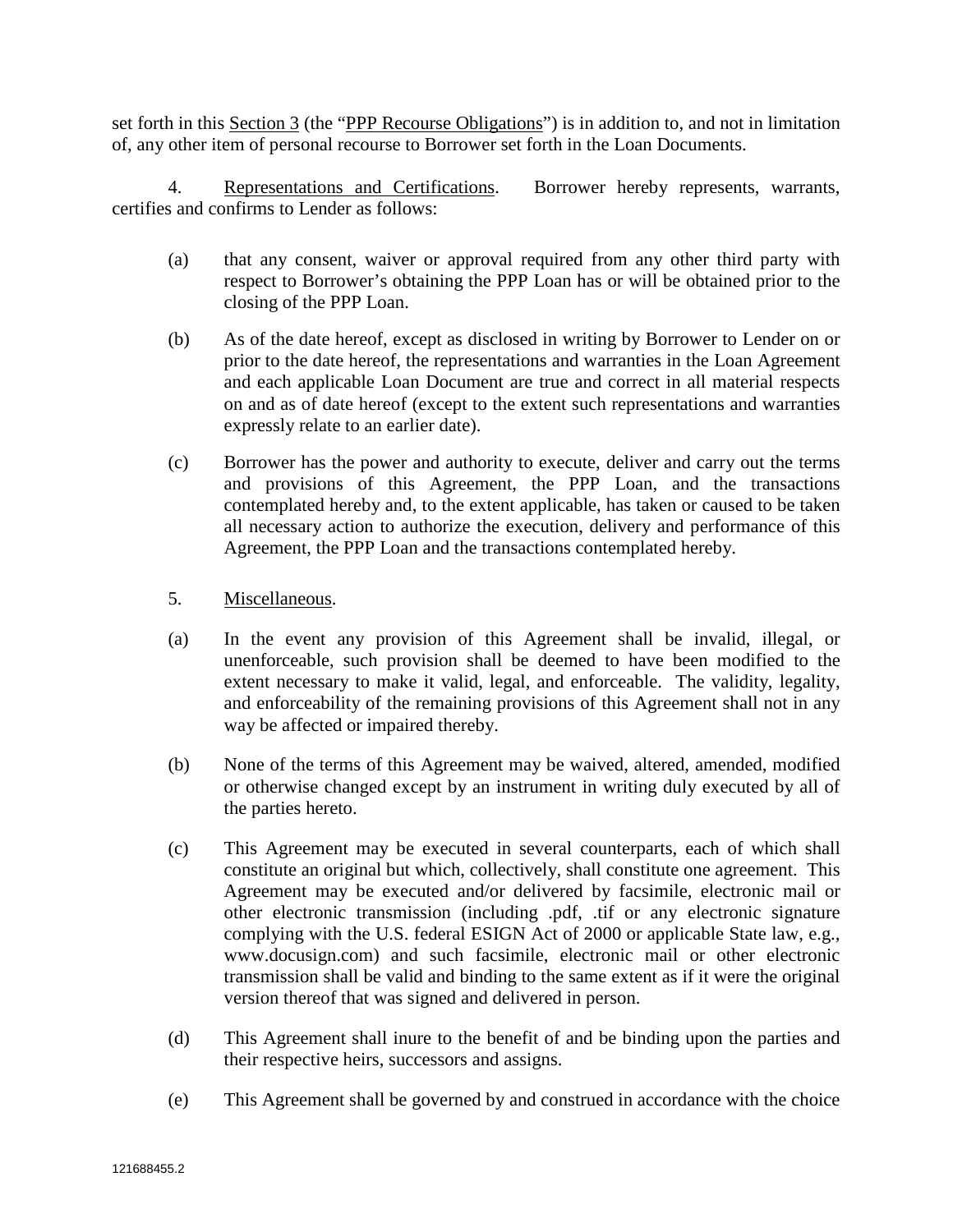of law provisions set forth in the Loan Agreement.

(f) All capitalized terms herein, unless otherwise defined herein, have the same meanings as defined in the Loan Agreement.

**IN WITNESS WHEREOF**, the parties have caused this Agreement to be executed and delivered as of the date set forth above.

## **LENDER:**

 $[\underline{\hspace{1.5cm}}], a [\underline{\hspace{1.5cm}}]$ 

 $By:$ 

Name: Title:

## **BORROWER:**

 $[$   $],$  a  $]$ 

By:\_\_\_\_\_\_\_\_\_\_\_\_\_\_\_\_\_\_\_\_\_\_\_\_\_\_\_\_

 Name: Title: